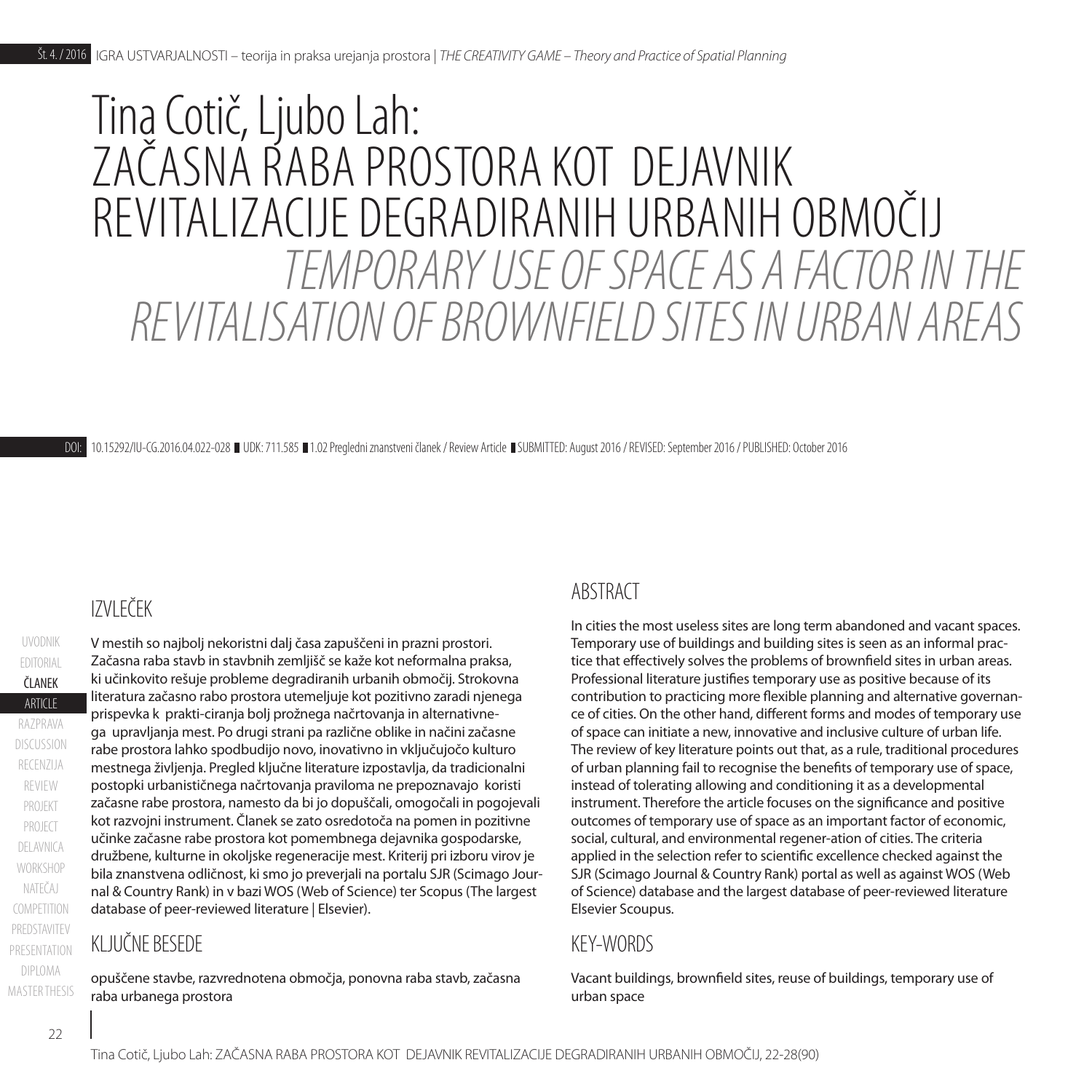# 1. Introduction – from temporary use to reuse of buildings and spaces

The best way of preserving buildings, building land, and other spaces is they are in constant use. Reuse of buildings and spaces has an extremely important role in assuring sustainable development of cities. One of the main environmental benefits of the reuse of buildings is preserving the so-called embodied energy that was needed for the construction of the original building (Adaptive Reuse, Preserving our past, building our future, 2004). As energy all the processes and materials needed for the construction of a building can be understood: from the acquisition and production of building materials and equipment, its transport to the energy needed for all works in the construction of the building. With the reuse of a building this embodied energy is preserved, which gives projects greater environmental sustainability than the construction of a completely new building. The construction of new buildings requires much more energy than buildings that are obtained with renewal or buildings with adapted reuse. As a rule demolition of buildings and construction of new ones are wasteful interventions, which do not contribute to the efficient use of energy, materials, space, and to the overall benefit for the society. Assuring permanent use of buildings for contemporary needs is therefore one of the key components of the developmental model based on the principles of creativity (Cf.: Lah, Seljak, Krmelj, 2015: 201). To come to adequate reuse of buildings and spaces, precisely temporary use can in many cases be an intermediate step.

Mlinar (2009) draws attention to the fact that in comparison to its spatial dimension temporal organization of residential and living environment is extremely discriminated and poorly studied. He underlines especially housing and urban planning, in which architecture dominates, mainly preserve their static nature and produce "final" solutions. He notes, further, these planned final solutions "contradict the changes taking place according to the rules of life cycle and long-term changes of social development. In living environment this inconsistency can in turn mean overburdening or underuse of spaces, devices and the like. In the tradition of idiographic research the past and the future are treated as a sequence of individual phenomena or events, which does not provide the basis for foresight or steering." (2009: 79). He notes, further, the practice of urban planning to date is mainly established on planned spatial arrangements, the intended use or arrangement of which has been finally determined in advance. It is mainly limited to spatial dimension of planning and does not comprise the foreseeable dynamics in different time periods (day, week, season, generation, etc.), so conflicts can arise that are manifested in overloaded spatial units or in unused, vacant and brownfield areas.

Burckhardt (1985: 241) points out inter alia in the process of design or urban planning account should also be taken of impacts on human relationships: "We must think of what impact our interventions will have on the connections and relationships among people." Klaff (2014) states "one-dimensional focus on just the predetermined end result leads to the situation social structures are preserved only with difficulties or are disrupted and must be established anew after the project has been come to its end."

#### A) FORMAL PROCESSES OF URBAN PLANNING



Adapted after: Imam, A.(2013). The temporary Use of Urban Space: The case of Mina, Saudi Arabia. Universidad Politécnica de Cataluña, UPC, Departamento de Construcciones Arquitectónicas I, CAI. Accessed at: [http://www-cpsv.upc.es/tesis/PT13\\_imam.pdf](http://www-cpsv.upc.es/tesis/PT13_imam.pdf) (8 May 2016).

More attention should be paid to prior, temporary, intermediate, changing use of space and account taken of the temporal sequence of different functions of the same spatial units (Mlinar, 2009: 84).

The modes and procedures of planned control of spatial planning are namely too lengthy and too rigid to be able to follow the needs of the development of a city and the dynamics of initiatives, underlines Koželj (2008). "Contemporary urban planning shall not define, but make things possible" (Koželj, 2008:4).

# 2. TEMPORARY USE OFSPACE

# 2.1 Informal practices of spatial planning

In the past few decades informal approaches or community practices of spatial planning have proliferated and gained force such as: "participatory urbanism", bottom up urbanism", "tactical urbanism", "pop-up projects", "guerrilla urbanism", "DIY urbanism" and "temporary projects or temporary use of space "open-source urbanism", "intermediate use", "intermediate projects or intermediate use" as well as "emergent urbanism". Common to all the above practices is in principle they are carried out outside the frame-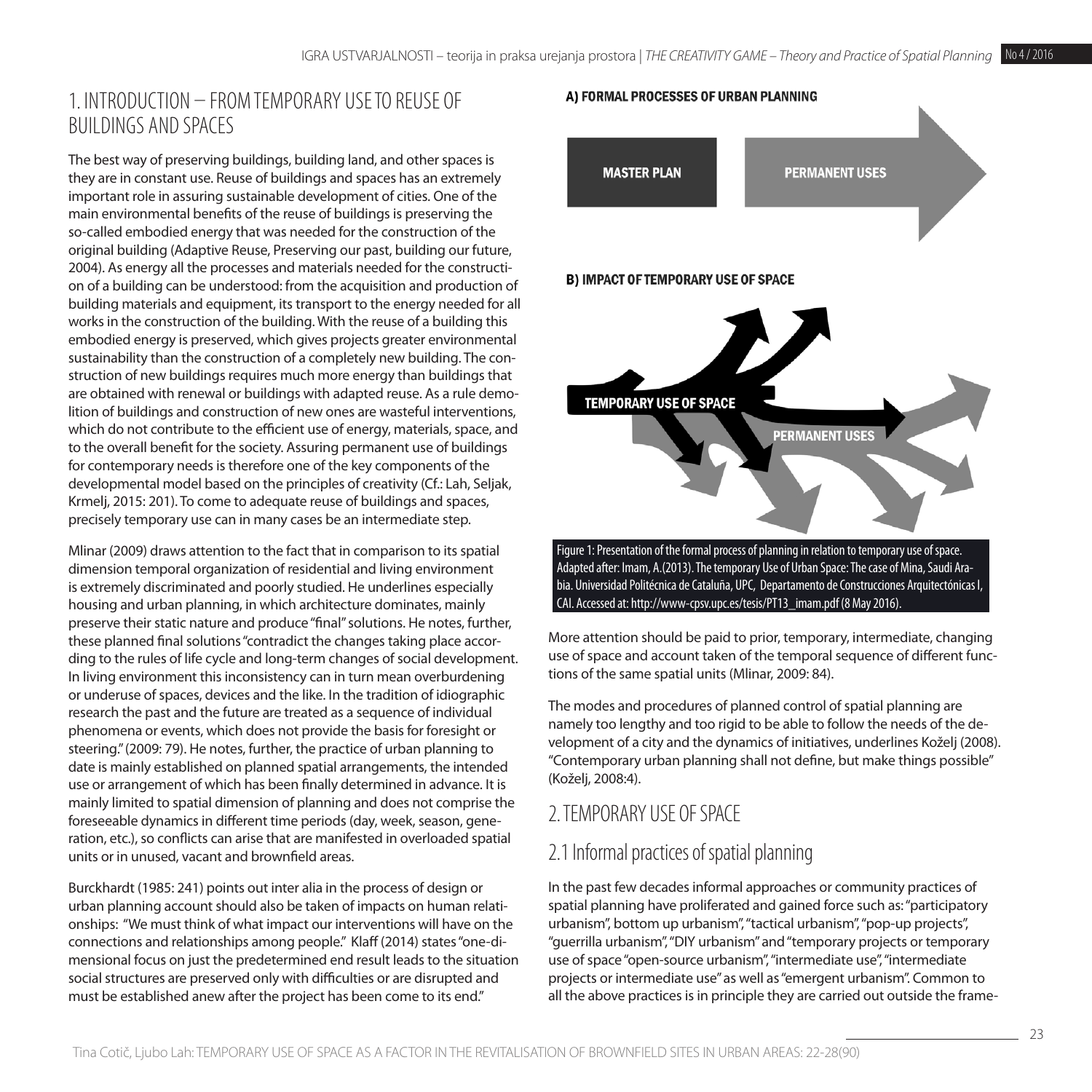

works of institutional urban planning, they are based on small financial means, and that with more or less temporary uses they initiate deliberation about long-term change and encourage reuse of space. This kind of unconventional approaches to spatial planning have emerged as a response to insufficiently successful public management of space. In this context it is necessary to highlight excessive formalisation of processes, which due to their inflexibility often characterise spatial planning in the developed world, while simultaneously they are not able to manage private and individual interests for common and public welfare, which is more present in less developed parts of the world. In addition to this Peterlin (2015) points out this kind of informal practices are reaction to worsening financial situations of local administrations, which practically all around the world are in constant real decrease. At the same time he says the discussed practices can also be understood as attempts of introducing "alternative production, administrative, and economic models developing in different spheres of the society as a reaction to evident difficulties of the prevailing neoliberal model of market economy" (Peterlin, 2015: 6).

Although informal or community practices have been multiplying in space, they have not yet been accepted or recognised as a positive phenomenon for urban development. Their functioning is rather unsearched, only in recent years they have become the subject of wider debate and attempts of raising their visibility in wider public. In the following we will present the characteristics, functioning, and the impact temporary use as informal practice can trigger in brownfield sites in urban areas.

With Creative practices temporary use of space shapes urban scenes that assume a new content role in the city. According to Bugarič (2010) urban scenes are shaped on the basis of developmental scenarios and events with the purpose of presentation to the wider public and its education on the topic of brownfield sites in urban areas.

# 2.2 Definition of temporary use

Scientific literature provides different definitions of temporary use. In contemporary context temporary use of space refers to the use that takes place between two institutionalised uses of a particular space; it is about a kind of interim period. Berwyn (2012: 169) states for temporary use of space short-term projects are characteristic that bring underused, unused or vacant space creative new use "beneficial to the society or economy".

First we will try to define the concept of temporariness. Temporary is a temporal concept that is difficult to define. It does not have a clear meaning; it is linked to different connotations and uses. It refers to a limited time period, to a limited time of dura-

PROJECT PROJEKT

**COMPETITION** 

PREDSTAVITEV

presentation

DIPLOMA **MASTER THESIS** 

NATEČAJ **WORKSHOP** DELAVNICA

**ARTICLE** ČLANEK

razprava

recenzija

review

discussion

UVODNIK

EDITORIAL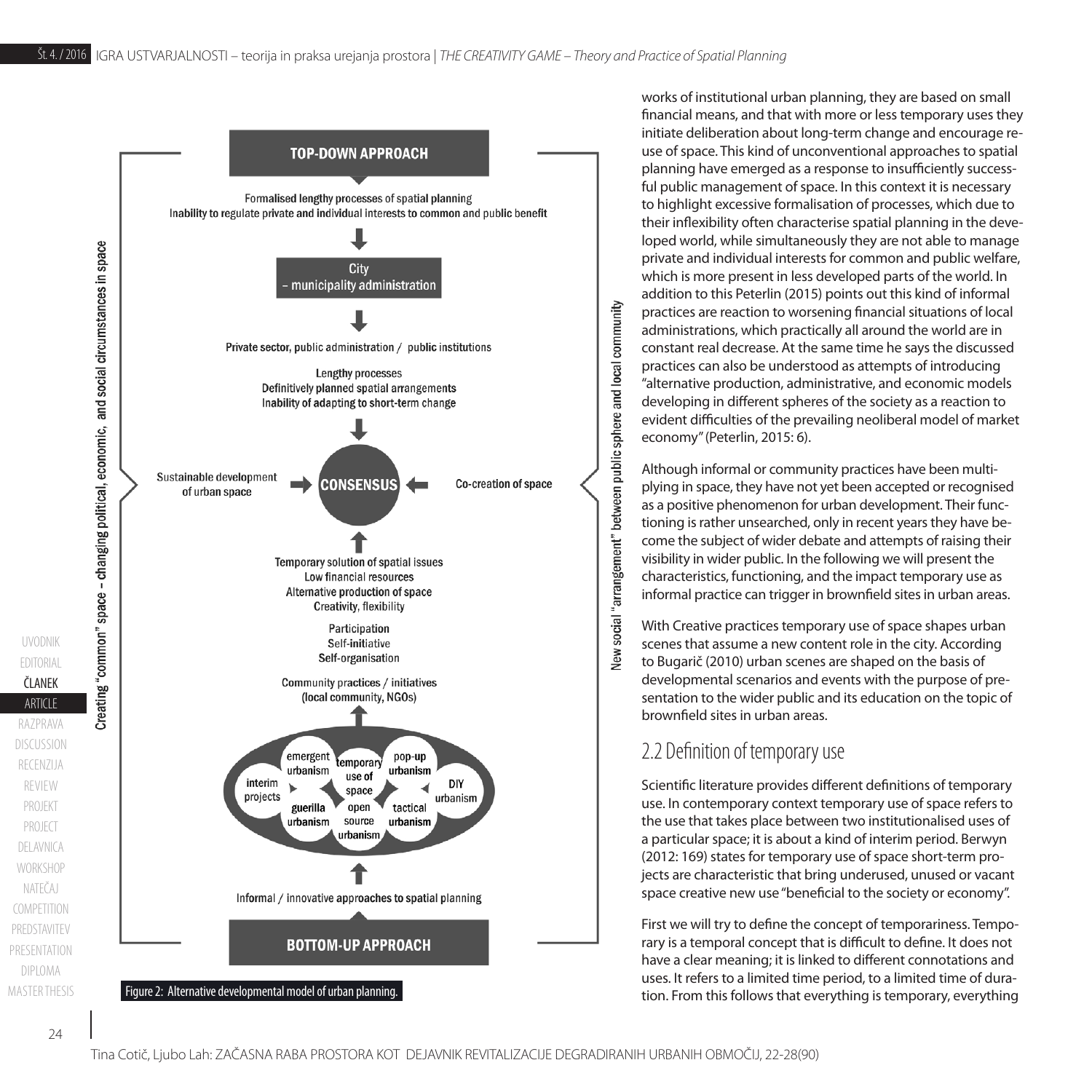has its end, nothing lasts forever, only that some things last longer than others. The fundamental problem with any temporary duration (phenomenon) is that it cannot be defined, or that it can only be exactly recognised once its duration has come to an end. Why, then, temporary uses of space are called temporary, although their time of use has not yet expired?

Andres (2012: 759) defines it as "a set of practices with short-term effect of progress in the time, when space is ruled by economic and urban or political disorder". Andres puts greater emphasis on the characteristics of the temporary use of space, while saying about temporariness or the time of duration that their "life-span varies from a couple of months to several years" (2012: 759).

Haydn and Termal (2006: 17) have developed a definition that comprises both characteristic features as well as the temporal element of temporary use and come to the conclusion that those uses are temporary which from the very beginning were planned as transient and short-term. According to their definition their fundamental characteristic is temporal determinateness. We could conclude from this it is irrelevant whether temporary use remains temporary or becomes permanent, what matters is the original idea is temporally defined as temporary. This definition resembles the definition presented by Bishop and Williams (2012: 5) in their book The Temporary City, only that due to its numerous diversities the authors of this book deliberately omit the characteristic features of temporary use. Their definition is not conditioned with the type of the use of space, it is not essential whether it is about formal or non-formal use of space, whether rent is payable or not, whether the use is short-term or long-term; what matters is the purpose of the user, the investor, or the planner is temporary. The given definition, where temporal non-definedness is the fundamental characteristic of temporary use, has also been taken over by other researchers (Németh, Langhorst, 2014), which indicates the appropriateness of the definition.

Various definitions of "temporariness" have been presented, it is, however, much more difficult to determine and explain the concept of the "purpose" of temporary use of space. The initiator might wish to carry out a project that would last for as long as possible, hoping it could become permanent, yet due to certain circumstances, such as say property owner's different wish, this does not become a reality. We can thus conclude from this the interpretation of temporary use often depends on the perspective or the position in which the participants find themselves. What needs to be added to the definition designed by Bishop and Williams (2012) is temporariness can also be defined with the conclusion of a formal agreement, where the purpose of temporary use of space is clearly defined among all involved in the process. A use of space is thus temporary when the agreement is based on temporariness; in case permanent use is defined in the contract we can no longer speak about temporary use.

#### 3. URBAN WASTELANDS

New urban wastelands are continually developing in European cities as side effects of economic, technological and political changes. (Hentilä, Lindborg,



Institutionalist Analysis of Decision-Making Processes. University of Amsterdam. Graduate School of Social Sciences. Master's Urban and Regional Planning. Master thesis.

2003: 1). These abandoned industrial zones or former traffic nodes (railways, harbours) were typically built in the late 19th or in the early 20th century to the fringe of old city centres. The combination of low estate values with high potential land rents have turned these "urban wastelands" to important scenes of urban transformation. Residual spaces, especially those at strategic locations, generally very quickly recover as they attract investors who use them for commercial or housing purposes, while other areas can remain vacant for years, say Hentilä and Lindborg, (2003) emphasising in addition: "These areas turn to potential places for temporary 'lower secondary uses' since no 'primary higher uses' are attracted of them" (Hentilä, Lindborg, 2003: 1). The factors creating temporal gaps and in consequence "urban wastelands" are delays in political decision making and in planning processes, lengthy and unclear planning processes and rules, weak demand in the local estate market, unclear ownership or exceptionally high construction costs caused by soil contamination and massive old infrastructures, as further highlighted by Hentilä and Lindborg (2003).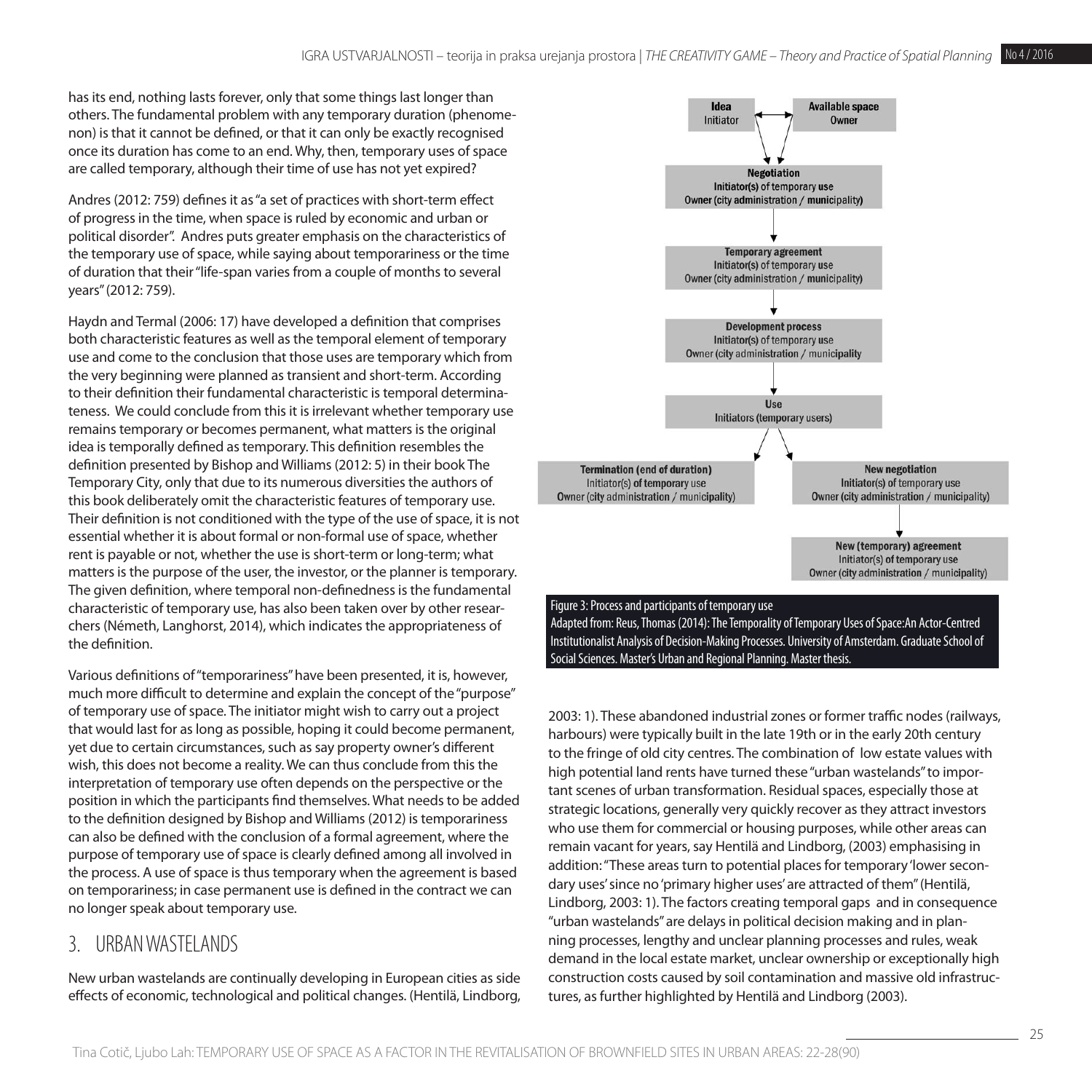The duration and the extent of the time gap depend on the economic and social situation of the concrete site in which certain spatial vacuum appears. A closer insight into derelict areas in the city, such as in the case of the former Rog factory in Ljubljana, shows in absence of economic development an area can develop into new forms of alternative culture and simultaneously allow the development of new forms of co-existence.

After several years of solitariness the abandoned factory Rog, a building protected as cultural heritage, revived through diverse activist, cultural and educational activities of indigenous social initiatives, which created their premises in the abandoned factory. At squatting the abandoned factory the users started from the need for establishing common or autonomous spaces that should be outside the relation between the public and the private, where all who are co-managing the space define the rules of joint action" (Kurnik, Beznec, 2009). A shared space has emerged that reaches beyond the logic of exclusion and control and allows the development of non-commercial activity (Kurnik, Beznec, 2009).

 One of the possible forms of temporary use has been presented. The latter namely appears in most diverse forms and comprises a wide range of contents. Temporary users exploit urban wastelands or brownfield sites in urban areas as refuge or as development incubator for the assertion of their ideas. In this way diverse, in most cases mixed uses of space develop. The most often temporary uses of residual urban areas are related to youth culture (e.g. music, clubs, etc.), the world of art, spare time / sport, start-up enterprises, alternative cultural practices, educational, migrant, and social contents. In all cases abandoned and vacant spaces become research areas for a new kind of activities where it is possible to test various activities with low financial input and low risk. These experiments can also fail, or they can develop into successful content proposals. In such cases temporary use of space becomes the starting point for a new type of activities. In these areas topical events are produced in popular culture, in art, and in new media. Although led with extremely low budgets, they become very important scenes of cultural production of the city.

# 4 TEMPORARY LISE AS A MEANS OF ECONOMIC REGENERATION AND URBAN REVITALI-ZATION

#### 4.1 Facilitating urban change

Examples of good practice, such as the Onkraj gradbišča [Beyond the Building Site] project in Ljubljana prove temporary use can become important for testing urban development planning ideas in situations for which a high degree of uncertainty is characteristic. "With the assistance of provisional solutions a poorly defined problem can develop into a clearly defined one" (Havemann, Schild, 2007: 54). In 2010, in cooperation with the inhabitants of the neighbourhood and with other persons interested, the initiators changed the long closed building site at Resljeva ulica in Ljubljana into community space intended for gardens, socialising, education, and culture. From a symptom of real estate speculation the large construction pit in the middle of residential neighbourhood transformed into a space that

implements and promotes the process of rehabilitation and revitalisation of brownfield sites in urban areas (and not the final solution), and more active role of the population in governing and co-governing the city.

## 4.2 Economic effects of temporary use

Temporary use represents a cheap measure both for owners of property as well as for city administration, as the majority of the cost for tools, renewal, work, and risk is covered by temporary users (Urban Pioneers, 2007). In their introductory study of temporary use in Berlin the group Urban Catalysts presented convincing economic benefits for the owners of property whose assets momentarily have no market value, showing temporary use has the potential to "raise the value of their property, improve its image, and attract more potential tenants" (Urban Pioneers, 2007: 37). Minimum rent allows temporary users to launch their ideas and create incubators of various contents with the aim of transforming non-formal modes into occupational and permanent activities (Urban Pioneers, 2007). Temporary uses increase social and economic diversity, because they give space to experimentation and create hybrids between culture and economy. This is especially important at the time when new, economic activities are developing that are more oriented into solidarity and community such as cooperatives and other similar forms of social economy.

## 4.3 Social and cultural aspects of temporary use

At the time of temporary use with their activities, programmes, and services temporary users provide various cultural-artistic and social contents that represent an important element of non-material urban cultural capital. At the same time processes of gentrification and touristification appear on the revitalised brownfield sites in urban areas. On the example of Rog factory Uršič (2011:8-9) highlights "revitalisation should therefore not primarily be used solely as renewal that will increase the attractiveness of the city centre, but as a form of densification of various social and cultural roles, events, meetings, information, people." In this capital sees raw material for the valorisation and profit and can, in this way, "through investment ruin the lively activity of autonomous social networks" (Kurnik, 2010).

In this context temporary use of space is defined as an increasingly relevant topic for the development of forms of urban regeneration based on alternative principles of functioning and on different agents of urban transformation. It is about functioning to which community practices that endeavour for "public good" in space award meaning and not practices that intervene in the space because of individual interests for commodification and profitability of space. In this sense also the actors are "different"; because they are not driven by the tendency for earnings; these are largely more or less spontaneous project groups of creative people who temporarily join in a space to express their cultural, artistic, political, and social creed. From this follows that temporary use of space contributes to the revitalisation of brownfield sites in urban areas and simultaneously it contributes to social and cultural capital of the city and to its sustainable development.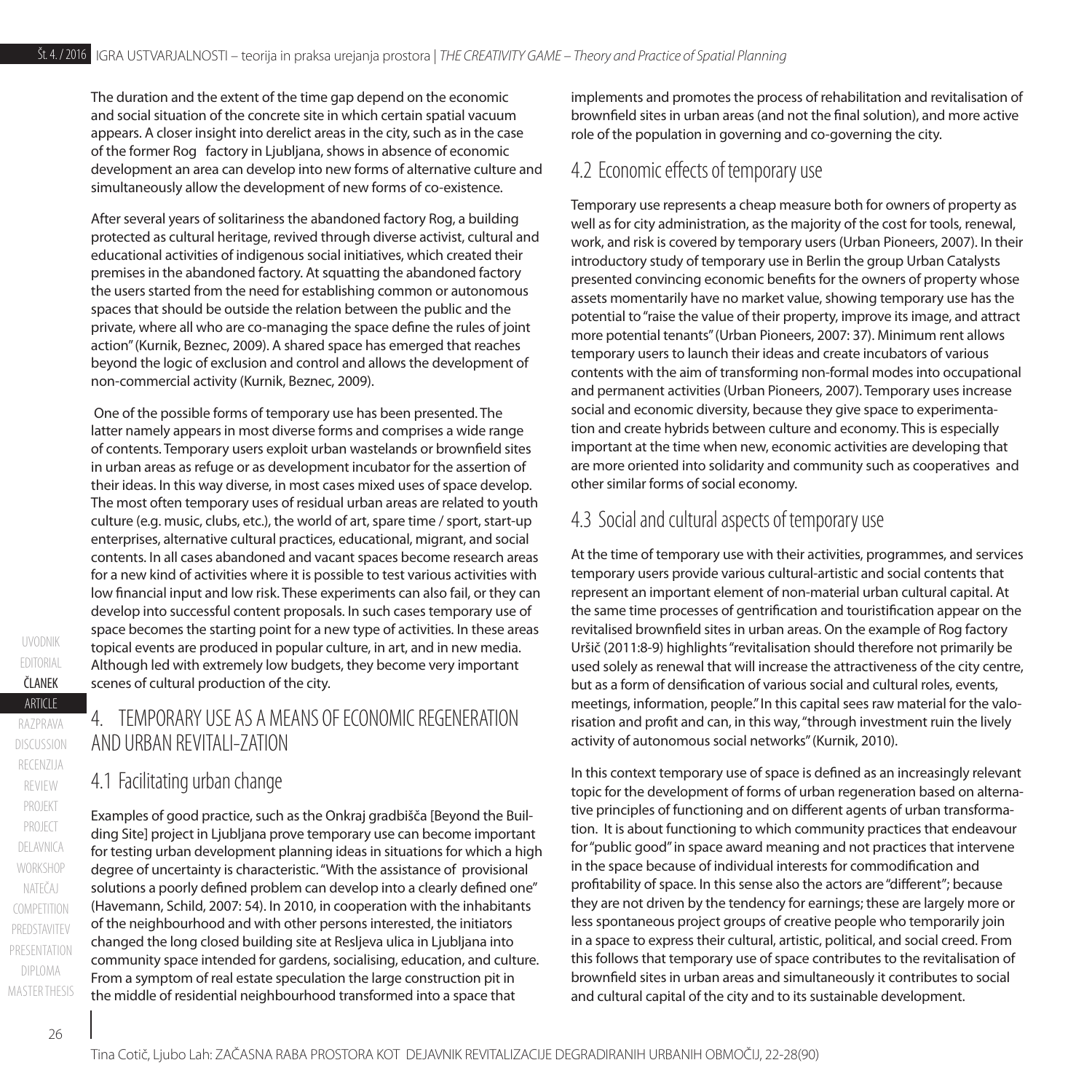# 5. CONCLUSION

Temporary use of space can function as a catalyst for long-term sustainable development of urban space. As Kees Kees Christiaanse explains in the introductory chapter of the work Urban Catalyst, "now informal uses are increasingly accepted as a precious indicator of potential growth. Temporary use can give impetus to new developments and influence their urban quality. This is nowhere more relevant than in urban wastelands and in other residual spaces where traditional developmental methods have failed. High construction cost, frequently resistance of public against homogenous mass investment projects, lengthy planning procedures and strict regulation, uncertainty and risk associated with defining programmes of use at the time of economic and social change, insufficiency of municipality budgets for subventions to such developments, and – most of all – low and even declining investment in many cities have left many spaces vacant (Ostwalt, Overmeyer, Misselwitz, 2013: 5).

Besides, temporary use represents inventive recycling of space and the development of the principle of arranging built environment, which for a city is a more efficacious principle than leaving areas to predesigned massive megaprojects. Reuse of vacant urban areas contributes to more efficient use of space in the city and carries the potential for a reasonable assessment of long-term potential development of these areas. Temporary uses can namely have strong impact on future plans for a definite space, if in this way the area, we previously held to be derelict and non-functional, is revitalised and its potential is presented in the range of options which we otherwise might never have even thought of. Here we can once more highlight the case of the project Onkraj gradbišča, because in it a construction pit in the middle of Ljubljana turned into an urban garden.

## References

- Adaptive Reuse, Preserving our past, building our future, (2004). Australian Government, Department of the Environment and Heritage. Commenwealth of Australia, Canberra.
- Andres, L. (2013). Differential Spaces, Power Hierarchy and Collaborative Planning: A Critique of the Role of Temporary Uses in Shaping and Making Places. Urban Studies, 50(4), pp. 759-775. Retrieved 27 December 2015 from: [http://arc.housing.salle.url.edu/oikodomos/workspaces/app/webroot/files/references/text/](http://arc.housing.salle.url.edu/oikodomos/workspaces/app/webroot/files/references/text/adiaconu_27_Section_2_Anders.pdf) [adiaconu\\_27\\_Section\\_2\\_Anders.pdf](http://arc.housing.salle.url.edu/oikodomos/workspaces/app/webroot/files/references/text/adiaconu_27_Section_2_Anders.pdf)
- Berwyn,E. (2012). Mind the Gap: Creating Opportunities from Empty Space. Journal of Urban Regeneration and Renewal, 6/2, pp. 148-153.
- Bishop, P., Lesley, W. (2012). The Temporary City. Routledge: Oxford, London.
- Burckhardt, L. (1985). Die Kinder fressen ihre Revolution, Wohnen Planen Bauen Grünen, DuMont Buchverlag, Köln.
- Bugarič, B. (2010). Active urban scenes. In: Golicnik, B., Nikšic, M., Coirier, L. (eds.): Human cities: celebrating public space. [Oostkamp]: Stichting Kunstboek; [Brussels]: Pro materia; [Ljubljana]: Urban Planning Institute of the Republic of Slovenia.
- Groth, J., Corijn, E. (2005). Reclaiming urbanity: Indeterminate spaces, informal actors and urban agenda Setting. Urban Studies, 42/ 3, pp. 503–526. Retrieved 28 November 2015 from: [http://cercles.vtlseurope.](http://cercles.vtlseurope.com) [com:](http://cercles.vtlseurope.com)8098/arxius/pdf[/E140226.pdf](E140226.pdf)
- Haydn, F., Temel, R. (2006). Temporary Urban Spaces: Concepts for the Use of City Spaces, Berlin, Birkhäuser.
- Havemann, A., Schild, M. (2007). You can use my tights or: the phenomenon of temporary solutions. Landscape Research, 32/1, pp. 45–55. Retrieved 5 January 2016 from: [http://www.less-art.de/pdfs/](http://www.less-art.de/pdfs/CLAR_A_209704_O.pdf) [CLAR\\_A\\_209704\\_O.pdf](http://www.less-art.de/pdfs/CLAR_A_209704_O.pdf)
- Hentilä, H.L., Lindborg, T. (2003). Central Micro-Peripheries: Temporary uses of Central Residual Spaces as Urban Development Catalysts University of Oulu. Paper presented in ERSA 2003 Congress, Jyväskylä 27-30 August 2003. Retrieved 8. October 2015 from:<https://www.jyu.fi/ersa2003/cdrom/papers/242.pdf>
- Imam, A.(2013). The temporary Use of Urban Space: The case of Mina, Saudi Arabia. Universidad Politécnica de Cataluña, UPC, Departamento de Construcciones Arquitectónicas I, CAI.
- Kastelic, O. (2015). Letno poročilo v zadrugi. Specialistično delo, Univerza v Ljubljani, Ekonomska fakulteta, Ljubljana. Retrieved 3 January 2017 from:<http://www.cek.ef.uni-lj.si/specialist/kastelic104.pdf>
- Klafft, T. (2014). Prakse situacijskega urbanizma. Praznine, No 7. Retrieved 2 October 2015 from: [http://www.](http://www.praznine.si/prakse) [praznine.si/prakse](http://www.praznine.si/prakse)-situacijskega-urbanizma/
- Koželj, J. (2008). Sodobni urbanizem ne določa, ampak predvsem omogoča. Glasilo Mestne občine Ljubljana, No 2, Year XIII, predstavitev novega Prostorskega načrta MOL: pp. 4–7.
- Kurnik, A., Beznec,B. (2009). Rezident tujec: izkušnja Roga na margini. Časopis za kritiko znanosti, Year 37, No 238, pp. 181-189. Retrieved 10 January 2017 from: <http://www.dlib.si>
- Lah, L., Seljak, I., Krmelj, T. (2015). Re-use a fundamental principle in the strategy of preserving heritage. In: International scientific conference Cultural heritage - possibilities for spatial and economic development, Arhitektonski fakultet, Zagreb.
- Mlinar, Z. (2009). Časovna organizacija in kakovost bivalnega okolja. IB revija, XLIII/1: pp. 79–90. Retrieved 4 November 2015 from: [http://www.umar.gov.si/fileadmin/user\\_upload/publikacije/ib/2009/IB1-09.](http://www.umar.gov.si/fileadmin/user_upload/publikacije/ib/2009/IB1-09.pdf) [pdf#](http://www.umar.gov.si/fileadmin/user_upload/publikacije/ib/2009/IB1-09.pdf)5

Onkraj gradbišča, <https://onkrajgradbisca.wordpress.com> (8 October 2015).

- Oswalt, P., Klaus, O., Philipp, M. (2013). Urban Catalyst. The Power of Temporary Use. Berlin: Dom Publishers.
- Peterlin, M. (2015). Lokalne pobude in urbani razvoj. In: Križnik, B., Peterlin, M., Žaucer, T. (eds.): Skupnostne prakse v urejanju prostora: lokalne pobude in urbani razvoj, Zbornik prispevkov s posveta, Inštitut za politike prostora, Ljubljana., pp. 8-13. Retrieved 5 October 2015 from: [http://prostorisodelovanja.si/wp](http://prostorisodelovanja.si/wp-content/uploads/2014/06/20150824-zbornik-Prostori-sodelovanja.pdf)[content/uploads/2014/06/20150824-zbornik-Prostori-sodelovanja.pdf](http://prostorisodelovanja.si/wp-content/uploads/2014/06/20150824-zbornik-Prostori-sodelovanja.pdf)
- Reus, T. (2014). The Temporality of Temporary Uses of Space: An Actor-Centred Institutionalist Analysis of Decision-Making Processes. University of Amsterdam, Graduate School of Social Sciences, Master's Urban and Regional Planning, Master thesis, Amsterdam.
- Straus, M. (2015). Skupnostne prakse v urejanju prostora: primer Dunaja. In: Križnik, B., Peterlin, M., Žaucer, T. (eds): Skupnostne prakse v urejanju prostora: lokalne pobude in urbani razvoj, Zbornik prispevkov s posveta, Inštitut za politike prostora, Ljubljana., pp. 8-13. Retrieved 5 October 2015 from: [http://](http://prostorisodelovanja.si/wp-content/uploads/2014/06/20150824-zbornik-Prostori-sodelovanja.pdf) [prostorisodelovanja.si/wp-content/uploads/2014/06/20150824-zbornik-Prostori-sodelovanja.pdf](http://prostorisodelovanja.si/wp-content/uploads/2014/06/20150824-zbornik-Prostori-sodelovanja.pdf)